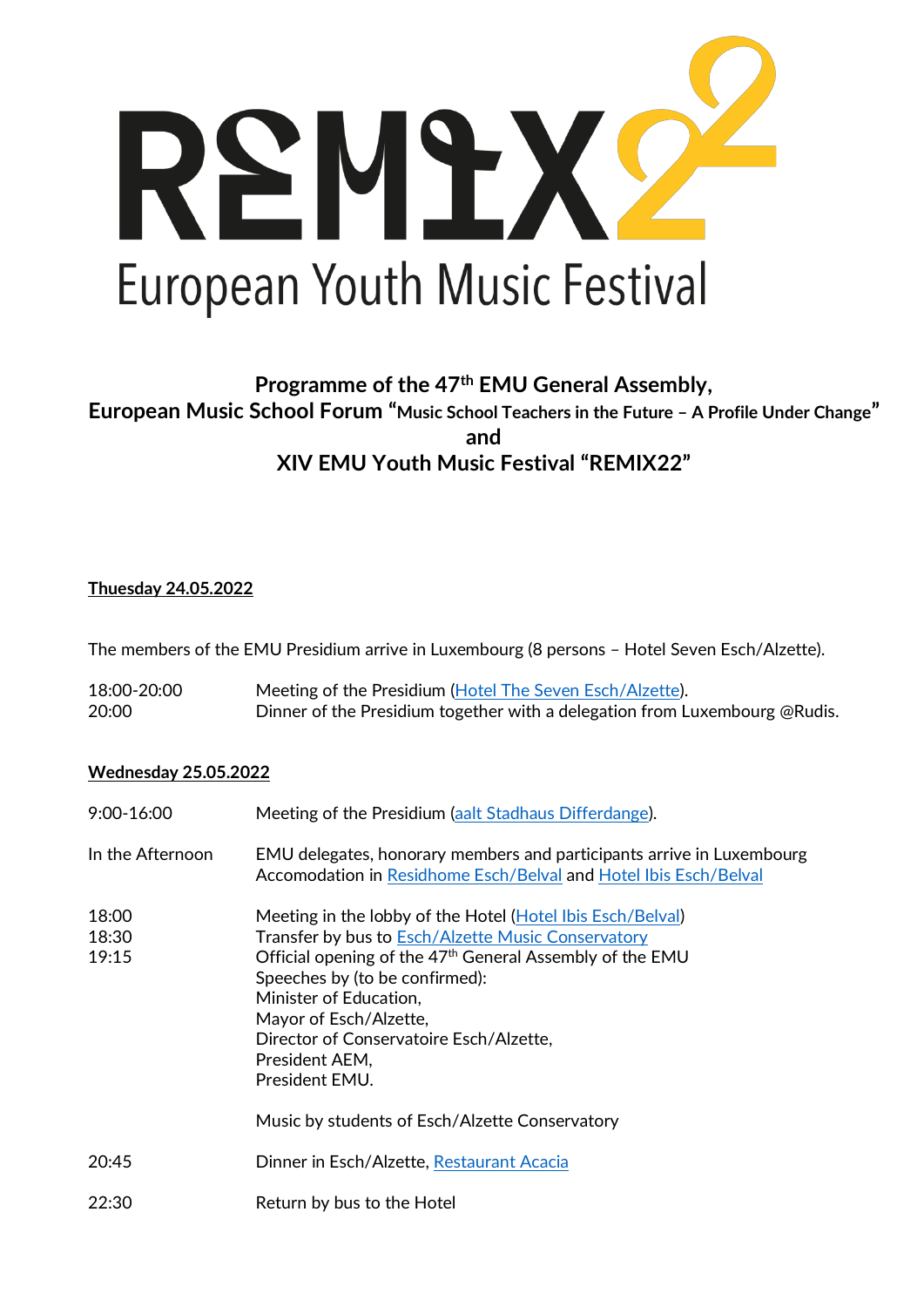## **Thursday 26.05.2022**

| <b>EMU Delegates</b> |                                                                            | <b>Festival Remix</b> |                                       |
|----------------------|----------------------------------------------------------------------------|-----------------------|---------------------------------------|
| 8:30                 | Transfer by bus to "aalt Stadhaus                                          | During the            | Arrival of the participants of the    |
|                      | Differdange"                                                               | day:                  | Festival in their respective          |
|                      |                                                                            |                       | lodgings. Transfer to Esch/Belval     |
| $9:00 - 12:30$       | <b>EMU GA (translation English,</b>                                        |                       | near Rockhal, for registration        |
|                      | French, German)                                                            |                       | and receiving all festival            |
|                      |                                                                            |                       | information and documentation.        |
| 12:00-14:00          | Lunch                                                                      |                       |                                       |
| 14:00-17:00          |                                                                            | 15:00-19:30           | <b>Festival concerts in Belval</b>    |
|                      | European Music School Forum<br>"Music School Teachers in the               |                       |                                       |
|                      | Future - A Profile Under Change".                                          | 18:00-19:30           | Lunch near Rockhal                    |
|                      |                                                                            |                       |                                       |
| 17:30                | Return by bus to the Hotels in                                             |                       |                                       |
|                      | Esch/Alzette.                                                              |                       |                                       |
|                      |                                                                            |                       |                                       |
| 19:00                | Meeting in the lobby of the Hotel                                          |                       |                                       |
|                      | Ibis and walk to "Rockhal-                                                 |                       |                                       |
|                      | Esch/Alzette".                                                             |                       |                                       |
|                      |                                                                            |                       |                                       |
| 20:30                | Opening ceremony of the Festival "REMIX22" in presence of                  |                       |                                       |
|                      | H.R.H. the Crown Princess Stéphanie.<br>Concert "Side by side OCL/Students |                       |                                       |
| 23:00                | Return to the hotel.                                                       | 23:00                 |                                       |
|                      |                                                                            |                       | Return to the respective<br>lodgings. |
|                      |                                                                            |                       |                                       |

## **Friday 27.05.2022**

| <b>EMU Delegates</b> |                                        | <b>Festival Remix</b> |                                      |
|----------------------|----------------------------------------|-----------------------|--------------------------------------|
| 9:00                 | Departure by bus to Schengen           | In the                | Visit of the touristic attraction of |
|                      |                                        | morning               | the choice of the group:             |
| 9:30-12:00           | Visit of Schengen and walk to          |                       | Schengen, Vianden, Clervaux,         |
|                      | Remerschen.                            |                       | Luxembourg town,                     |
|                      |                                        |                       |                                      |
| 12.00-14.00          | Lunch in Remerschen "Le Chalet"        | 15:00-22:00           | Concerts in the different            |
|                      |                                        |                       | locations of the partner music       |
| 15:00-19:00          | Visit by bus of the different festival |                       | schools all across the country.      |
|                      | locations across the country.          |                       |                                      |
|                      |                                        |                       | (Lunch and dinner provided and       |
| 15:00-16:30          | Grevenmacher                           |                       | organized by the host music          |
| 17:00-18:30          | Dudelange                              |                       | school).                             |
| 19:00-20:00          | Esch/Belval                            |                       |                                      |
|                      |                                        |                       |                                      |
| 20:00                | Dinner in Esch/Alzette "Beeftro"       |                       |                                      |